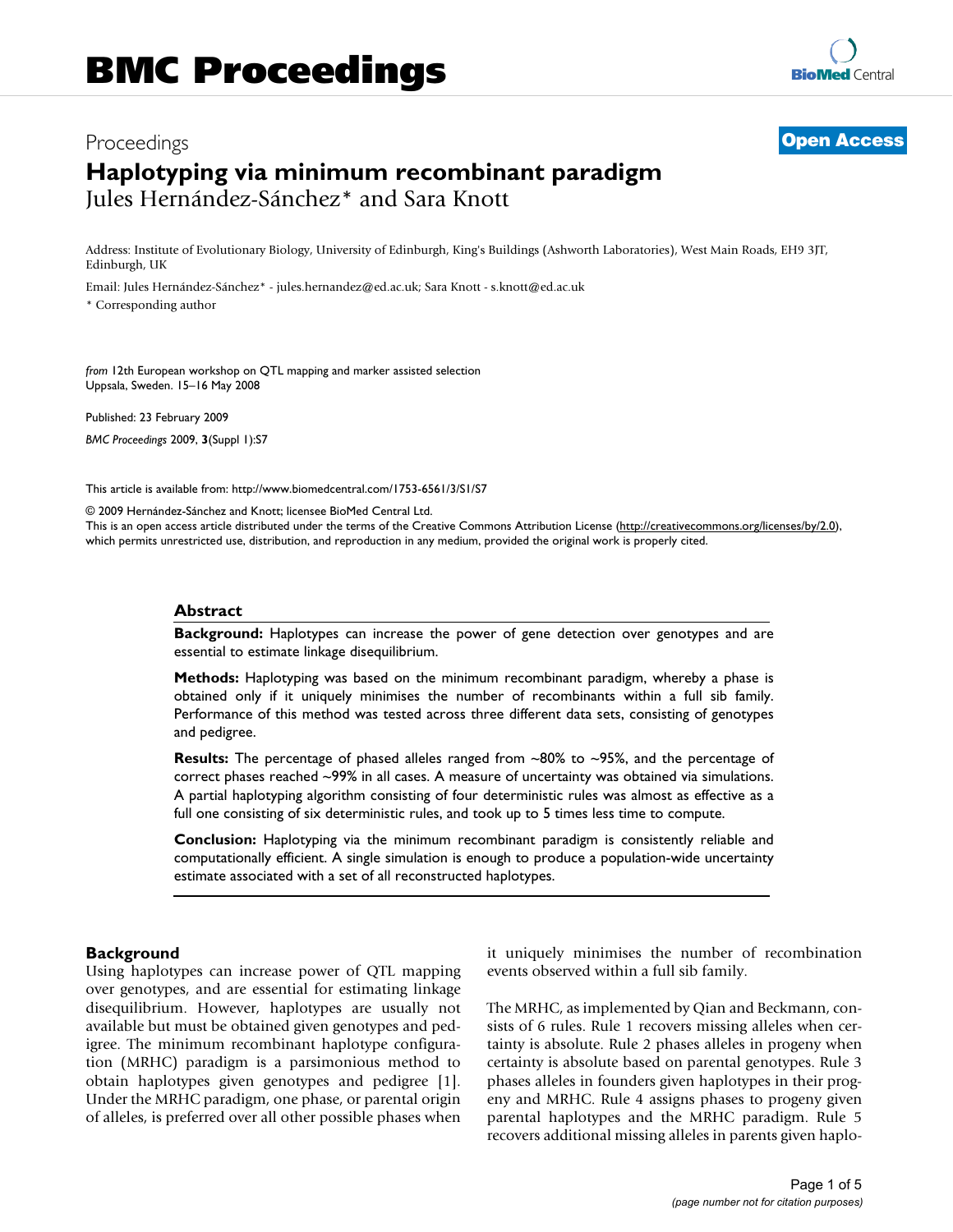types in a full sib family and the MRHC paradigm. Rule 6 phases ambiguous loci that have not been phased by rules 1–5 using the MRHC paradigm. The algorithm is implemented recursively so that it iterates over all rules as long as new changes are added to the haplotype set. Errors can initially appear after applying rules 3 to 6, and could potentially be propagated by all rules afterwards. If two or more phases at a locus in an individual share the same number of minimum recombinants, that locus is left unphased. A priori, the ideal conditions to reconstruct haplotypes based on the MRHC paradigm should be large full sib families, highly polymorphic loci such as microsatellites, tight linkage and no missing alleles.

This haplotyping approach is deterministic and does not give any estimate of uncertainty associated with the haplotype reconstruction. Hence, we have resorted to simulations to obtain such estimate. Basically, simulated data sets are created conditional on having the same pedigree structure, the same missing data pattern and the same allele frequencies as in the real data. The randomness comes into generating different genotypes among founders and subsequent gene dropping down a pedigree. We will show that, conditional on such restrictions, the proportion of correct phases is almost invariant, and therefore, a single simulation is enough to assess uncertainty of haplotype reconstruction at population level. This is ideal when haplotyping large data sets such as the simulated data in this work, because it drastically reduces computational requirements.

## **Methods**

Three different data sets were used to test this haplotyping method: wild sheep, farmed pigs and simulated data. Sheep data were collected in St. Kilda, Scotland (54°49'N and 08°34'W). The data consist of a total of 1070 pedigree individuals, approximately 34% of those genotyped at 12 microsatellites scattered over a ~90 cM region on chromosome 11. Approximately 51% of all individuals were fully genotyped at 6 or more loci. The average inter-locus distance and its standard deviation were 7.6 and 7.3 cM, respectively. The number of alleles per locus ranged from 3 to 8, with mode in 3 and 4. The pig data set consisted of a pedigree with 1186 individuals derived from a cross between Meishan and Large-White breeds 7 to 10 generations ago (C. Haley pers. comm.). There were 33 markers, 5 microsatellites and 28 single nucleotide polymorphisms (SNP), scattered over a  $\sim$  15 cM region on chromosome 7. The average inter-locus distance and its standard deviation were 0.5 and 1.3 cM, respectively. Some loci appeared completely linked, forming 5 multi-locus blocks. They were artificially separated 0.01 cM in order to allow variance components analysis, and the same separation was assumed in this study. Approximately 27.5% of all individuals were fully genotyped at all markers, and 67% were genotyped at 16 markers or more. The simulated data set provided in the XII QTL-MAS workshop consisted of 5939 individuals over 7 generations [2]. All but 74 individuals were genotyped at 1000 SNP loci regularly spaced 0.1 cM apart. These three data sets differ in mating system, family structure, marker information and marker spacing, hence general conclusions about the performance of MRHC can be drawn.

The results presented in this manuscript relate to proportions of alleles phased regarding total number of alleles in full genotypes, as this method cannot phase hemizygous genotypes. Note that we do not give a measure of how many haplotypes are reconstructed without error, as our unit of measurement are alleles within loci rather than haplotypes.

### **Results**

### *Differences in mating system and family size across data sets*

Table 1 shows differences in mating system and family size across all data sets with regards to males. For example, the distribution of number of males mated to a given number of different females is L-shaped in sheep and flat

#### **Table 1: Mating system and family size from a paternal perspective.**

|    | <b>Sheep</b>            |                 | <b>Pigs</b>    |                |    |  |
|----|-------------------------|-----------------|----------------|----------------|----|--|
| F  | M                       | ο               | F              | M              | ο  |  |
| I  | 252                     | 257             | $\overline{2}$ | 3              | 8  |  |
| 2  | 24                      | 48              | 3              | $\mathbf{2}$   | 8  |  |
| 3  | $\overline{4}$          | 4               | 4              | 3              | 22 |  |
| 4  | $\overline{4}$          | 19              | 5              | 3              | 24 |  |
| 5  | I                       | 7               | 6              | 3              | 28 |  |
| 9  | I                       | $\overline{10}$ | 8              | $\mathbf 2$    | 28 |  |
| П  | 5                       | 61              | 10             | 5              | 75 |  |
| 12 | I                       | 12              | П              | $\mathbf{2}$   | 32 |  |
| 13 | $\overline{\mathbf{c}}$ | 26              | 12             | $\overline{4}$ | 72 |  |
| 4  | I                       | 4               | 13             | 5              | 99 |  |
| 16 | $\overline{2}$          | 42              | 4              | 3              | 71 |  |
| 17 | 3                       | 60              | 15             | 2              | 46 |  |
| 18 | $\mathsf{I}$            | 19              | 16             | $\overline{1}$ | 25 |  |
| 21 | ı                       | 22              | 17             | $\overline{2}$ | 42 |  |
| 26 | $\overline{2}$          | 65              | 18             | 2              | 60 |  |
| 31 | ı                       | 35              | 20             | $\mathsf{I}$   | 29 |  |
|    | <b>Simulated</b>        |                 | 21             | I              | 33 |  |
| F  | M                       | O               | 23             | I              | 37 |  |
| 8  | 8                       | 156             | 24             | I              | 42 |  |
| 9  | 13                      | 298             | 25             | ı              | 39 |  |
| 10 | 69                      | 5246            | 27             | 2              | 93 |  |

F denotes number of females, M denotes number of males mated to F different females, and O denotes the total number of offspring in those families.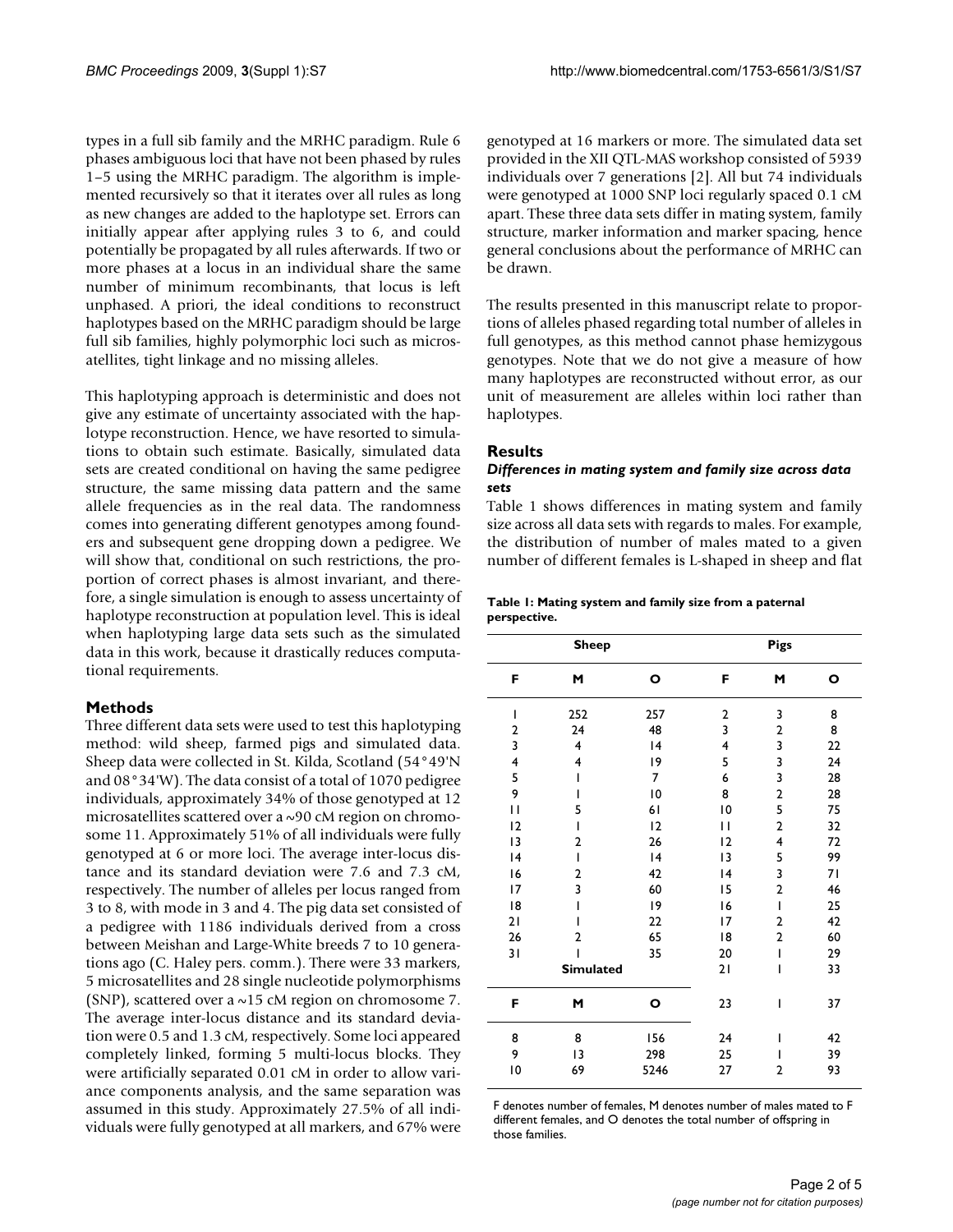in pigs. In contrast, the simulated data set has a simpler mating design in which  $\sim$ 77% of all males mated to 10 different females, producing ~92% of all offspring.

Table 2 shows differences in mating system and family size across all data sets with regards to females. It can be seen that ewes have a not dissimilar distribution to rams (Table 1), i.e. L-shaped, whereas sows are mated at most with four different boars reflecting typical commercial practice. The extreme case of two ewes mated to fifteen different rams can be explained by ewes having twins to different rams (J. Pemberton pers. comm.), and an artificially enriched pedigree after assuming singly missing mates to be unique. All the females in the simulated data set were mated to a unique male, although they could have multiple offspring.

Tables 1 and 2 reflect also sibship size. For example, the average full sib family size in sheep is  $\sim$ 1.1, i.e. the predominant family structure is a trio, whereas the average full sib family size in pigs is  $\sim$  1.6. In pigs, family sizes were kept artificially constant to  $\sim$ 2 individuals probably due to resource limitations and experimental design requirements, i.e. minimising family variance to simultaneously maximise genetic variability and create balanced designs. The average full sib family size in the simulated data set was  $~6.5$  offspring.

|              | Table 2: Mating system and family size from a maternal |
|--------------|--------------------------------------------------------|
| perspective. |                                                        |

|    | <b>Sheep</b> |     |                  | <b>Pigs</b> |      |  |  |
|----|--------------|-----|------------------|-------------|------|--|--|
| M  | F            | O   | M                | F           | O    |  |  |
| I  | 184          | 190 | I                | 236         | 359  |  |  |
| 2  | 51           | 110 | 2                | 94          | 298  |  |  |
| 3  | 22           | 70  | 3                | 41          | 199  |  |  |
| 4  | П            | 50  | 4                | 9           | 57   |  |  |
| 5  | 2            | 10  | <b>Simulated</b> |             |      |  |  |
| 6  | 3            | 18  | M                | F           | o    |  |  |
| 7  | ı            | 9   | I                | 871         | 5700 |  |  |
| 8  | 4            | 40  |                  |             |      |  |  |
| 9  | 6            | 64  |                  |             |      |  |  |
| 10 | 6            | 62  |                  |             |      |  |  |
| П  | 3            | 39  |                  |             |      |  |  |
| 4  | ı            | 15  |                  |             |      |  |  |
| 15 | 2            | 34  |                  |             |      |  |  |

F denotes number of females, M denotes number of males mated to F different females, and O denotes the total number of offspring in those families.

## *Differences in pedigree structure*

Figure 1 shows the three pedigree structures. Pigs have a four generations pedigree, including founders. Eight individuals have 14 ancestors, the maximum found in this data set, which probably consisted of 2 parents, 4 grandparents and 8 great-grandparents. In contrast, the sheep pedigree was deeper with one individual having 32 ancestors, although most individuals (97%) had ≤14 ancestors. The simulated data set had the deepest and most complete pedigree with 7 generations including founders, and a

maximum of  $\sum 2^{i} = 126$  ancestors for any individual, where *i* denotes generation. 1  $\frac{6}{2}$   $\frac{1}{2}$  $\sum_{i=1}^{n} 2^{i} =$ 

# *Measuring uncertainty*

We simulated 100 times each data set by sampling random genotypes among founders based on observed allele frequencies, followed by gene dropping through the pedigree. The missing data pattern was replicated in each simulation. Each full simulated haplotype set was saved and compared against the MRHC set reconstructed from genotypes and pedigree for all three data sets.

Table 3 shows results of reconstructing haplotypes via MRHC paradigm. Columns 2 to 8 show how different the three data sets were in terms of pedigree size and marker data. Columns 9 to 11 show the average percentage of phased alleles (or loci) given they came from fully genotyped loci, the average percentage of correct phases and the coefficient of variation of correct phases, respectively. The average percentage of correct phases was greater than 99%, and the coefficient of variation of correct phases was lower than 0.001 for all three data sets. Hence, these results suggest that a single simulation would be sufficient to provide a measure of uncertainty for the reconstructed haplotype set as long as features of the data are respected, i.e. pedigree, allele frequencies, missing data pattern. All the simulations were carried out in a Pentium 4 PC with 3.8 Ghz, apart from the simulated data, which took longer to compute. For the simulated data we used the resources provided by the Edinburgh Compute and Data Facilities (ECDF), which is partly supported by the eDIKT initiative [[3\]](#page-4-0). All these results were obtained implementing the first four rules, out of 6, in Qian and Beckmann after some modification (see next section).

#### *Implementing partial vs. full MRHC*

The MRHC as described in Qian and Beckmann (2002) [1] consists of 6 rules that must be applied sequentially and iteratively until no more alleles can be phased unambiguously. We modified some of the rules in order to improve performance of our software. For example, in figure number 1 of Qian and Beckmann [1], the third locus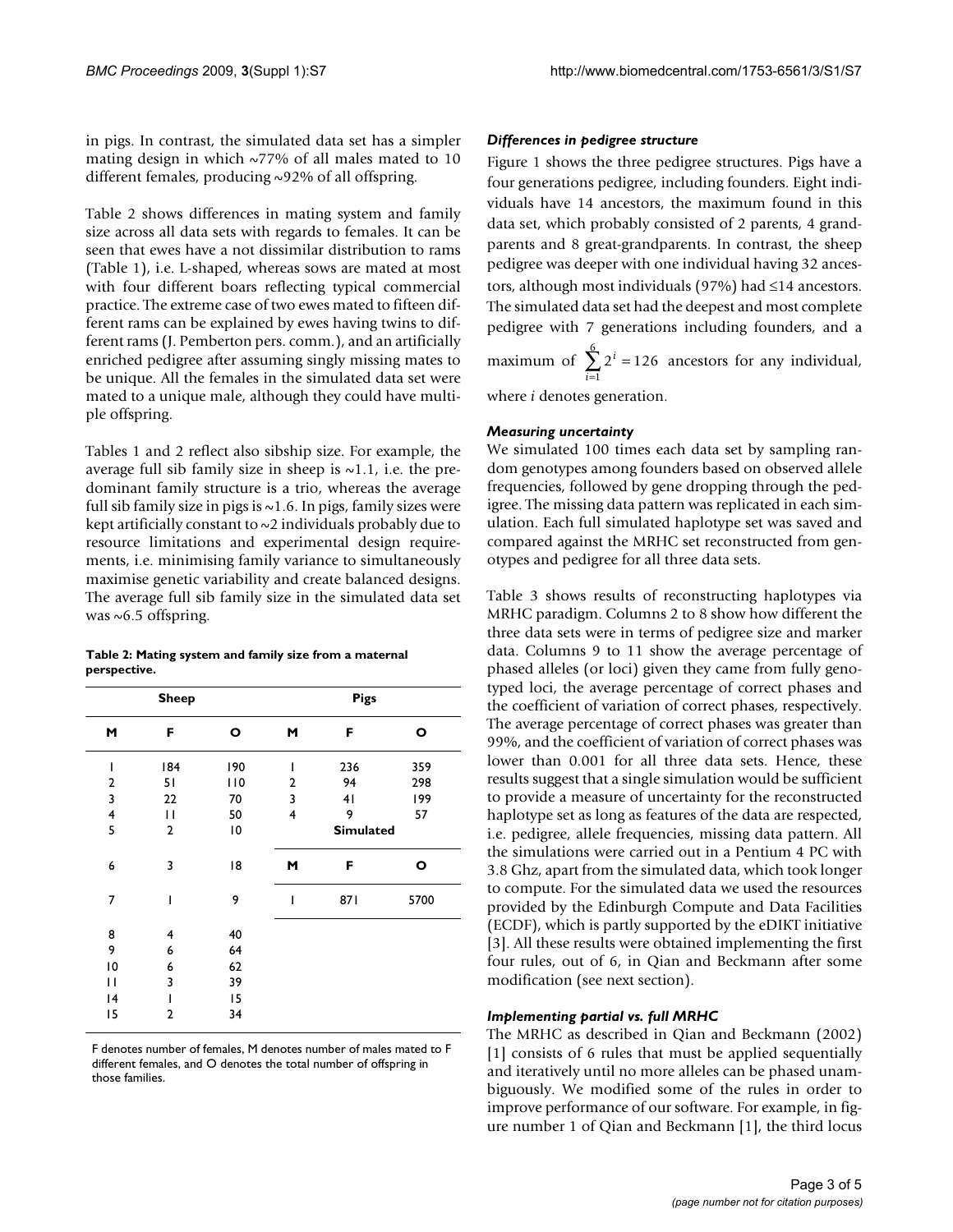

### **Figure 1**

**Pedigree structures**. This figure shows the number of individuals (y-axes) against number of ancestors (x-axis), e.g. there are 359 sheep, 272 pigs and 239 individuals in the QTLMAS data with no ancestors (they are founders). The left y-axis is for sheep (clear bars) and pigs (grey bars), and the right y-axis for QTLMAS data (dark bars with top markers).

of individual 6 was phased last by rule 6, however this could have been phased much earlier by rule 4. Thus, we increase the phasing potential of rule 4 by incorporating into it some of the features of rule 6. Table 4 shows results after implementing all or only the first four rules across all data sets. Implementing all rules increased the percentage of phased loci between 2 and 4%, coupled with a slight decrease in the percentage of correct phases between 0.2 and 0.4%, and an increase in computational time between 3 and 5 times. The increase in computational demands can be a problem with large data sets. For example, it took  $\sim$ 1 hour to obtain a haplotype set for the simulated data when using four rules, and  $\sim$  4 1/2 hours when using six rules. However, despite such increase in computational requirement, only  $\sim$ 2% additional alleles were

phased and the percentage of correct phases dropped by ~0.2% compared to just using 4 rules (Table 4).

Table 4 was obtained as the average of 100 simulations for the sheep and pig data, and comparing reconstructed haplotypes against true ones for simulated data. The percentage of correct phases when compared reconstructed and true haplotypes was 98.8 when using four rules. This is similar to the 99.2% found through simulations (Table 3).

## **Discussion**

The MRHC paradigm [1] for reconstructing haplotypes given genotypes and pedigree rendered ~99% of correct phases in three data sets. The percentage of phased alleles varied from ~80 to ~95, and seemed to depend on marker

| Data  | N    | M    | <b>SNP</b> | Length | Av. | G     | $1/2$ G | <b>Phased</b> | Correct | C٧     |
|-------|------|------|------------|--------|-----|-------|---------|---------------|---------|--------|
| Sheep | 1070 | 12   |            | 90     | 7.6 | 34    |         | 82.5          | 99.7    | 0.001  |
| Pigs  | 186  | 33   | 28         | 15     | 0.5 | 27.5  | 67      | 78.I          | 99.9    | 0.0003 |
| Sim.  | 5939 | 1000 | 1000       | 100    | 0.1 | 98.75 | 98.75   | 94.1          | 99.2    | 0.0002 |

There were 100 simulations per data set. N is the pedigree size. M is the number of markers. SNP is the number of SNP among all markers. Length is the totalcM of the region considered. Av. is the average inter-locus distance incM. G is the percentage of all individuals in pedigree with all loci fully genotyped. 1/2 G is the percentage of all individuals in pedigree with at least 1/2 of loci fully genotyped. Phased is the percentage of phased alleles (or loci) from full genotypes. Correct is the percentage of correctly phased alleles from all phased. CV is the coefficient of variation of correct phases across simulations.